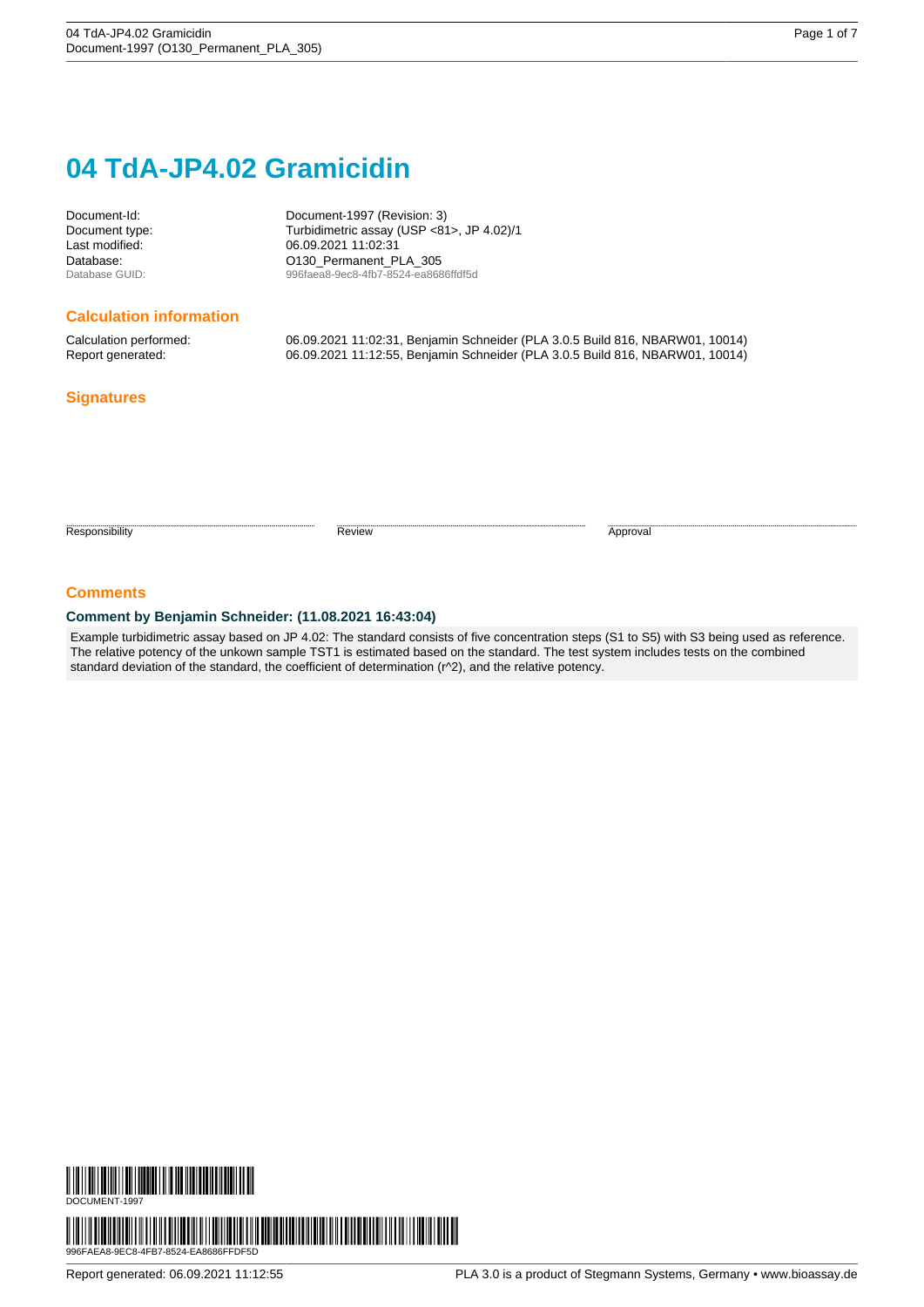### **Documentation**

| Date                                                                                                                                         | 11.06.2021 15:44:17                                                                                                                                                                                                                   |
|----------------------------------------------------------------------------------------------------------------------------------------------|---------------------------------------------------------------------------------------------------------------------------------------------------------------------------------------------------------------------------------------|
| Substance                                                                                                                                    | Gramicidin, Polypeptide, Gramicidin is a mixture of peptide substances having antibacterial activity<br>produced by the growth of Bacillus brevis Dubos. Gramicidin occurs as a white to light yellowish white<br>crystalline powder. |
| Inoculum                                                                                                                                     |                                                                                                                                                                                                                                       |
| Test organism<br><b>Species</b>                                                                                                              | Enterococcus hirae                                                                                                                                                                                                                    |
| Incubation<br>Incubation medium                                                                                                              | 22h, 36.5° C                                                                                                                                                                                                                          |
| Ingredient<br>Ingredient<br>Ingredient                                                                                                       | Glucose, 10g<br>Casein peptone, 5g<br>Yeast extract, 20g                                                                                                                                                                              |
| Ingredient<br>Ingredient                                                                                                                     | Potassium dihydrogen phosphate, 2g<br>Polysorbate 80, 0.1g                                                                                                                                                                            |
| Ingredient<br>Ingredient<br>pH                                                                                                               | Agar, 15g<br>Water, 1000ml<br>6.7                                                                                                                                                                                                     |
| Inoculum medium                                                                                                                              |                                                                                                                                                                                                                                       |
| Ingredient<br>Ingredient<br>Ingredient<br>Ingredient<br>Ingredient<br>Ingredient<br>Ingredient<br>Ingredient<br>pH<br>Inoculum concentration | Glucose, 1g<br>Casein peptone, 5g<br>Meat extract, 1.5g<br>Yeast extract, 1.5g<br>Sodium chloride, 3.5q<br>Potassium dihydrogen phosphate, 1.32g<br>Disodium hydrogen phosphate, 3g<br>Water, 1000ml<br>7<br>$0.02$ ug/ml             |
|                                                                                                                                              |                                                                                                                                                                                                                                       |
| Inoculum volume per tube                                                                                                                     | 10 <sub>ml</sub>                                                                                                                                                                                                                      |
| Incubation                                                                                                                                   | 250min, 37°C                                                                                                                                                                                                                          |
|                                                                                                                                              |                                                                                                                                                                                                                                       |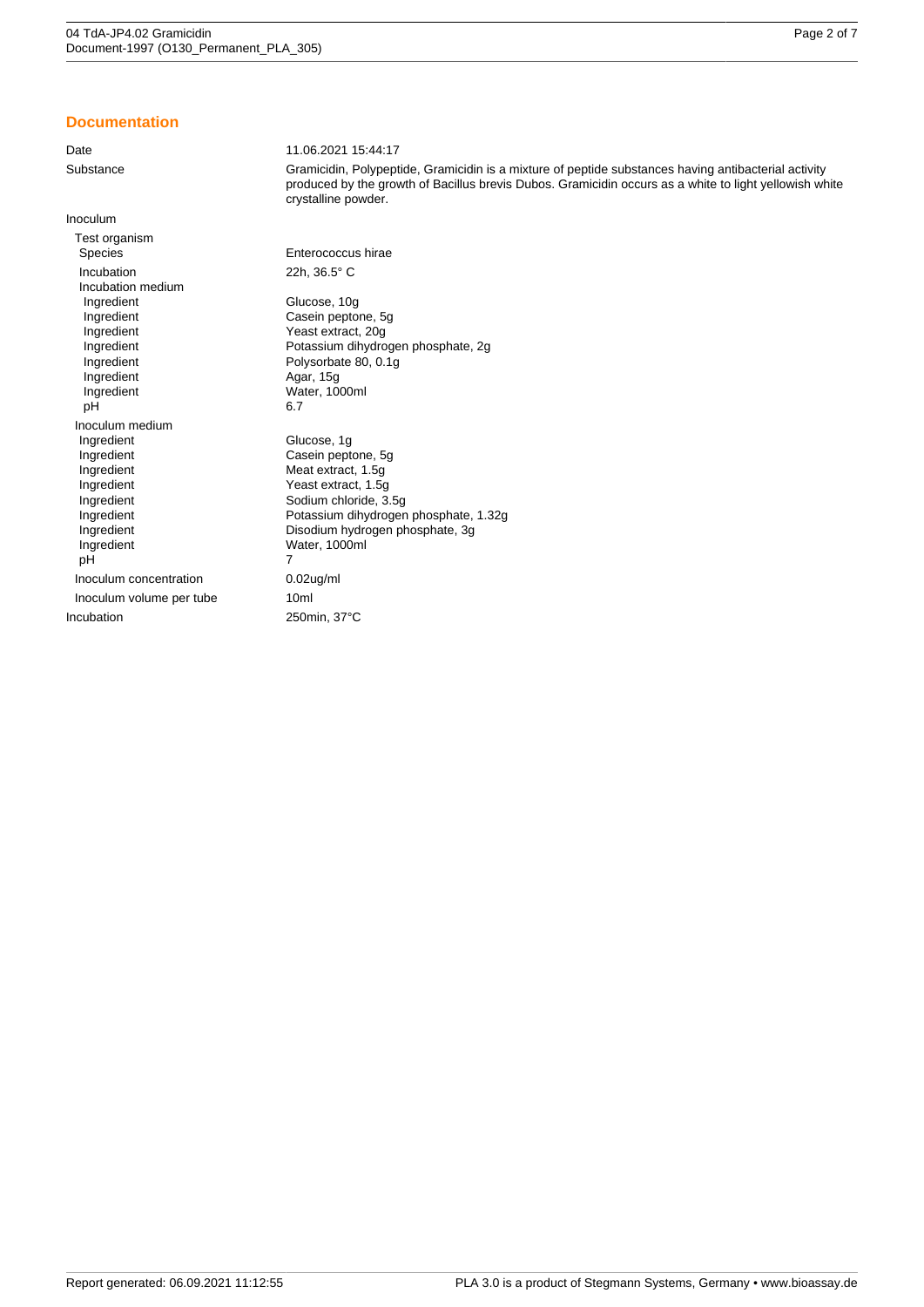## **Assay overview**

| Assay elements      | Summary                                                                 |
|---------------------|-------------------------------------------------------------------------|
| $\blacksquare$ STD  | Standard sample, 3 replicates, Sequence: 0.065, 0.08, 0.1, 0.125, 0.155 |
| $\blacksquare$ TST1 | Test sample, 3 replicates, Predilution: 1                               |

| Property                                                                                                                     | Value                                                                           |
|------------------------------------------------------------------------------------------------------------------------------|---------------------------------------------------------------------------------|
| Response data processing*<br>Response adjustment<br>Response normalization<br>Response transformation<br>Replicate averaging | No adjustment<br>No normalization<br>No transformation<br>Averaging deactivated |
| Dose transformation<br>Response unit                                                                                         | No dose transformation<br>(not available)                                       |

\* The response data processing steps are executed in the reported order.

## **Rack layout**

|               |     |       |     | 2     |       | 3     |
|---------------|-----|-------|-----|-------|-------|-------|
|               |     | 0.855 | [2] | 0.814 | $[3]$ | 0.628 |
| $\mathcal{P}$ | [4] | 0.693 | [5] | 0.530 | $[1]$ | 0.713 |

|   |                 |       |     | 2     |                   | 3     |
|---|-----------------|-------|-----|-------|-------------------|-------|
|   | $\overline{11}$ | 0.842 | [2] | 0.827 | $[3]$             | 0.695 |
| 2 | [4]             | 0.685 | [5] | 0.578 | $\lceil 1 \rceil$ | 0.796 |

|   |     |       |     | 2     |       | 3     |
|---|-----|-------|-----|-------|-------|-------|
|   |     | 0.850 | [2] | 0.839 | [3]   | 0.756 |
| 2 | [4] | 0.670 | [5] | 0.532 | $[1]$ | 0.720 |

## **Assay suitability tests**

|                         | Passed | Failed (rejected) | Failed (warning) | <b>Info</b> |
|-------------------------|--------|-------------------|------------------|-------------|
| Assay suitability tests |        |                   |                  |             |
| Overall test result     | Passed |                   |                  |             |

| $\blacksquare$ STD<br>Test: Combined standard deviation of the standard<br>Scope: Standard only; Severity level: Warning             |                    |  |  |
|--------------------------------------------------------------------------------------------------------------------------------------|--------------------|--|--|
| Calculated value<br>Upper margin                                                                                                     | 0.03215<br>0.10000 |  |  |
| $\blacksquare$ STD<br>Test: Coefficient of determination (R <sup>2</sup> ), regular<br>Scope: Standard only; Severity level: Warning |                    |  |  |
| Calculated value<br>Lower margin                                                                                                     | 0.94385<br>0.90000 |  |  |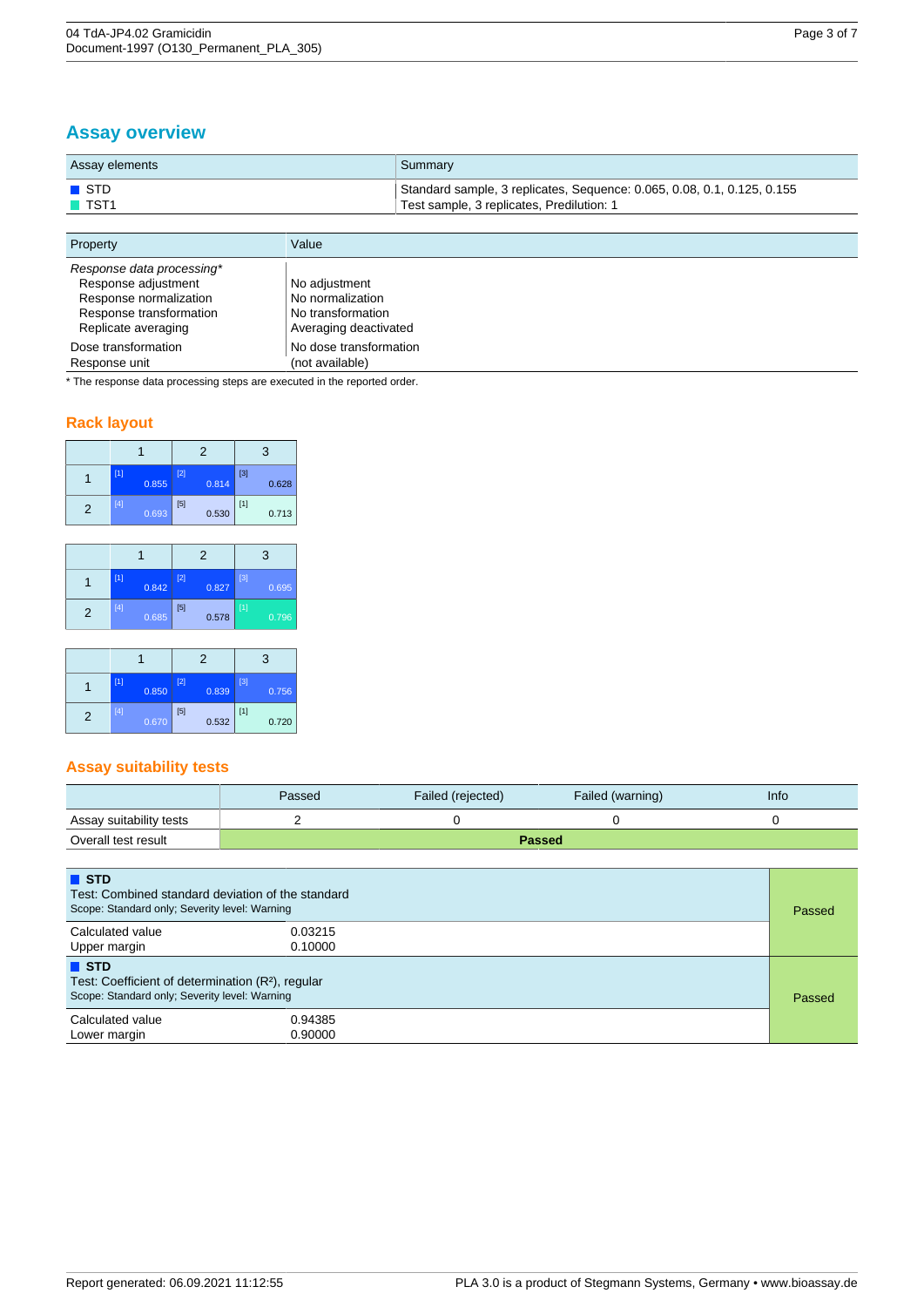## <span id="page-3-0"></span>**STD: Setup**

| Property                                                                      | Value                                             |
|-------------------------------------------------------------------------------|---------------------------------------------------|
| Concentration unit<br>Number of replicates<br>Stepwise concentration sequence | $\mu$ g/ml<br>J<br>0.065, 0.08, 0.1, 0.125, 0.155 |
| Reference step<br>Position<br>Concentration                                   | 3<br>0.1                                          |

## **STD: Result**



### **Regression plot**



#### **Response data**

| Dilution step                         |         | ◠       | 3       | 4       | 5       |
|---------------------------------------|---------|---------|---------|---------|---------|
| Working concentration<br>$[\mu g/ml]$ | 0.06500 | 0.08000 | 0.10000 | 0.12500 | 0.15500 |
| Response                              | 0.85450 | 0.81420 | 0.62840 | 0.69330 | 0.52990 |
|                                       | 0.84220 | 0.82730 | 0.69470 | 0.68500 | 0.57790 |
|                                       | 0.84950 | 0.83920 | 0.75630 | 0.66990 | 0.53160 |
| Mean                                  | 0.84873 | 0.82690 | 0.69313 | 0.68273 | 0.54647 |
| SD.                                   | 0.00619 | 0.01250 | 0.06396 | 0.01186 | 0.02724 |
| CV                                    | 0.73%   | 1.51%   | 9.23%   | 1.74%   | 4.98%   |

## **Response data processing**

## **Processing instructions**

 $Adjustment \rightarrow Normalization \rightarrow Transformation \rightarrow Average$ 

| Step                    | <b>Details</b>        |
|-------------------------|-----------------------|
| Response adjustment     | No adjustment         |
| Response normalization  | No normalization      |
| Response transformation | l No transformation   |
| Replicate averaging     | Averaging deactivated |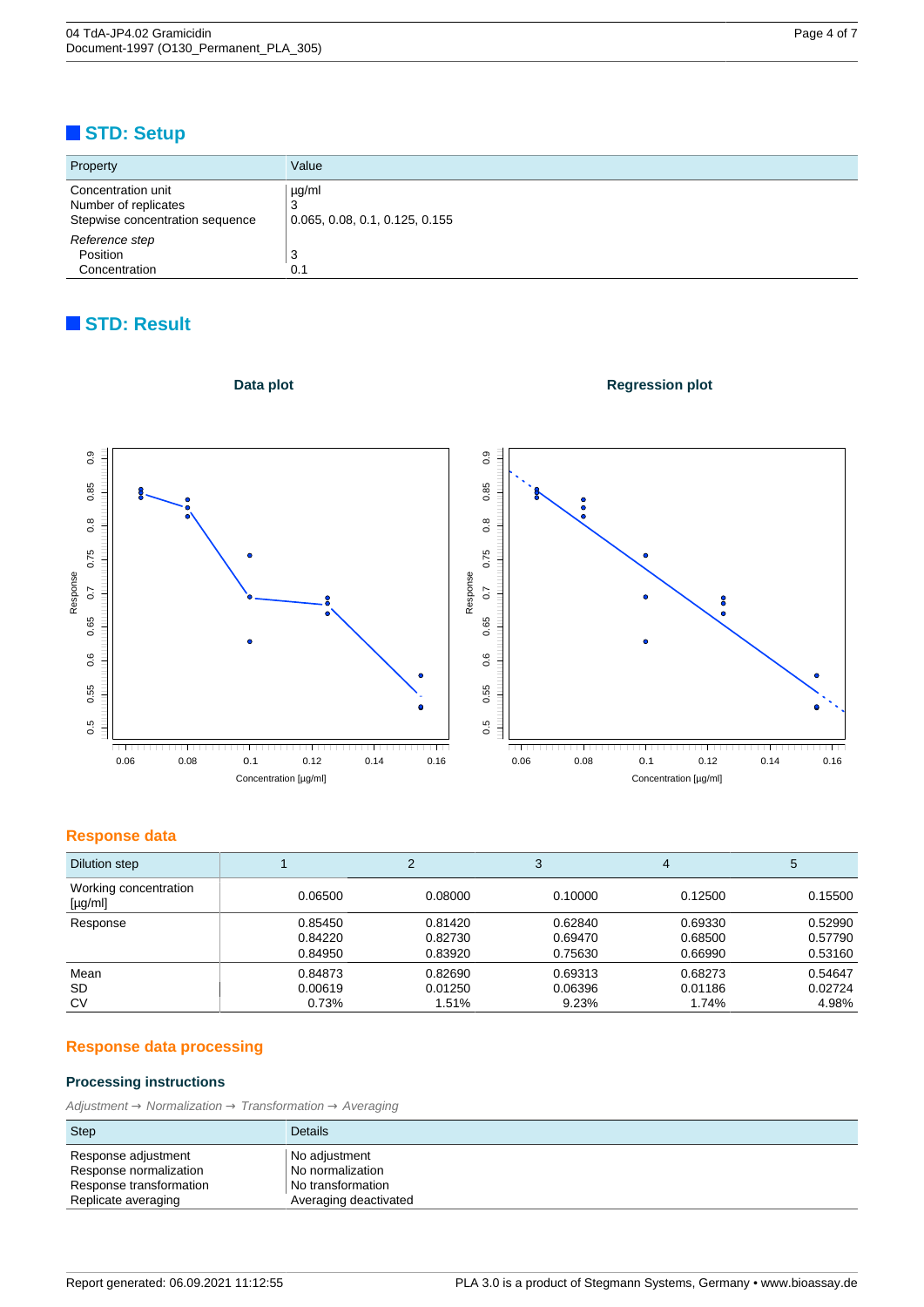## **Regression**

| Parameter | Estimate   | Error   |
|-----------|------------|---------|
| Intercept | 1.06843    | 0.05137 |
| Slope     | $-3.32223$ | 0.46785 |
|           |            |         |

|                         | Quality of regression |  |
|-------------------------|-----------------------|--|
| r <sup>2</sup>          | 0.94385               |  |
| r <sup>2</sup> adjusted | 0.92513               |  |

## **Sample suitability tests**

|                          | Passed | Failed (rejected) | Failed (warning) | <b>Info</b> |
|--------------------------|--------|-------------------|------------------|-------------|
| Assay suitability tests  |        |                   |                  |             |
| Sample suitability tests |        |                   |                  |             |
| Overall test result      |        |                   | <b>Passed</b>    |             |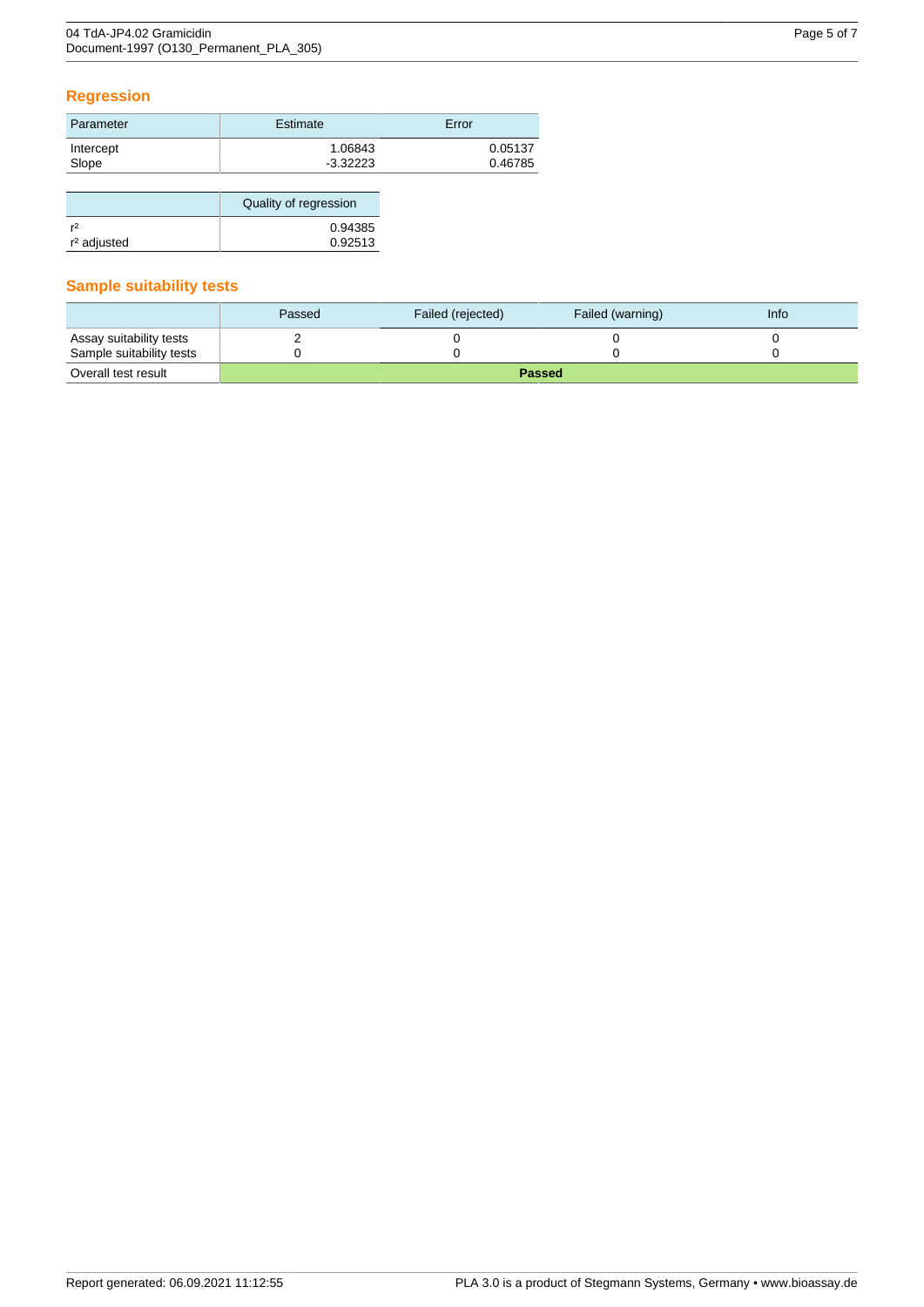## <span id="page-5-0"></span>**TST1: Setup**

| Property                                                  | Value      |
|-----------------------------------------------------------|------------|
| Concentration unit<br>Number of replicates<br>Predilution | µg/ml<br>v |

## **TST1: Result**



### **Interpolation plot**

### **Response data**

|           | Raw data |
|-----------|----------|
| Response  | 0.71300  |
|           | 0.79600  |
|           | 0.72010  |
| Mean      | 0.74303  |
| SD        | 0.04601  |
| <b>CV</b> | 6.19%    |

### **Response data processing**

#### **Processing instructions**

 $\mathit{Adjustment} \xrightarrow{} \mathit{Normalization} \xrightarrow{} \mathit{Transformation} \xrightarrow{} \mathit{Avariant}$ 

| <b>Step</b>             | <b>Details</b>        |
|-------------------------|-----------------------|
| Response adjustment     | No adjustment         |
| Response normalization  | No normalization      |
| Response transformation | No transformation     |
| Replicate averaging     | Averaging deactivated |

## **Interpolation**

| Property                                                 | Value   |
|----------------------------------------------------------|---------|
| Absolute potency [µq/ml]                                 | 0.09794 |
| Potency of the working sample [µq/ml]                    | 0.09794 |
| Relative potency (percentage of reference concentration) | 97.94%  |

### **Sample suitability tests**

|                          | Passed        | Failed (rejected) | Failed (warning) | <b>Info</b> |
|--------------------------|---------------|-------------------|------------------|-------------|
| Assay suitability tests  |               |                   |                  |             |
| Sample suitability tests |               |                   |                  |             |
| Overall test result      | <b>Passed</b> |                   |                  |             |